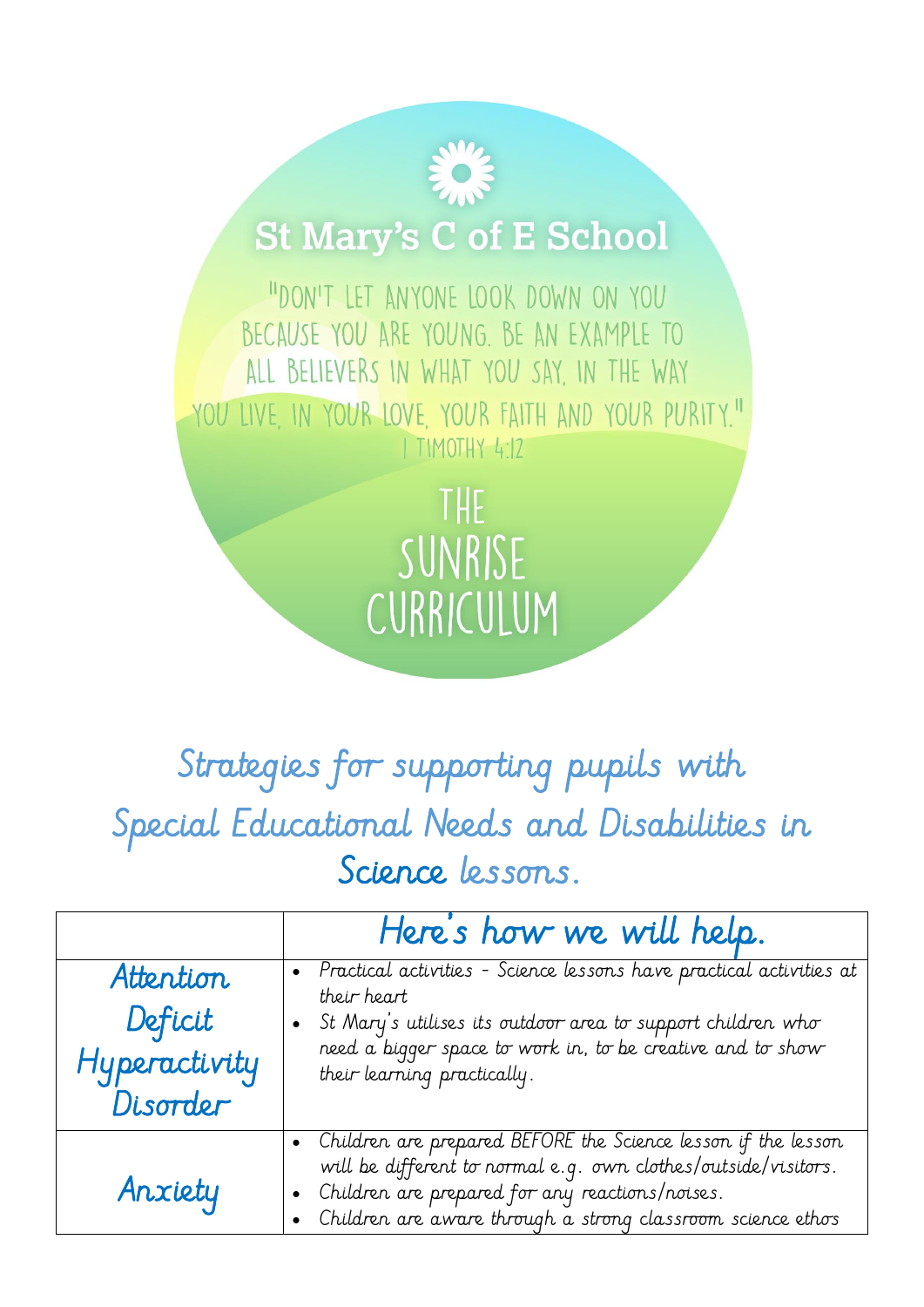|             | that sometimes experiments go wrong and building resilience<br>in this area is important. References to growth mindset are<br>mase and the differences/mistakes are valued as part of the<br>classroom ethos.                                                                                                                                                                                                                                                                                                                                                                                                                                  |
|-------------|------------------------------------------------------------------------------------------------------------------------------------------------------------------------------------------------------------------------------------------------------------------------------------------------------------------------------------------------------------------------------------------------------------------------------------------------------------------------------------------------------------------------------------------------------------------------------------------------------------------------------------------------|
| Autism      | Children are prepared BEFORE the Science lesson if the lesson<br>$\bullet$                                                                                                                                                                                                                                                                                                                                                                                                                                                                                                                                                                     |
| Spectrum    | will be different to normal e.g. own clothes/outside/visitors.<br>Children are prepared for any reactions/noises.<br>$\bullet$                                                                                                                                                                                                                                                                                                                                                                                                                                                                                                                 |
| Disorder    | Depending on the child and their specific needs, children on the<br>Autism Spectrum may benefit from:<br>$\bullet$ Group work (they may be given a role within the group<br>that they have chosen or can observe)<br>One-to-one TA support - children can complete the<br>experiment with tailored support.<br>Preparation if there will be loud noises/mess etc<br>Being allowed to meet their own sensory needs eg: wash<br>$\bullet$<br>hands/give themselves distance if required<br>Use annotate photographs as evidence / scribe if needed                                                                                               |
| Dyscalculia | The most difficult element for dyscalculia in Science is<br>recording accurately. To help we will:<br>$\bullet$ Give the child a pre-made graph with some data already<br>completed<br>Have a range of ways to show their learning including:<br>photographs, diagrams, labels to stick onto pictures,<br>worksheets, posters, presentations (oral and visual),<br>working in groups, verbal contributions, practical<br>experiments and observations, matching activities etc                                                                                                                                                                 |
| Dyslexia    | Provide a range of ways for the child to show their<br>learning including: photographs, diagrams, labels to stick<br>onto pictures, worksheets, posters, presentations (oral and<br>visual), working in groups, verbal contributions, practical<br>experiments and observations, matching activities etc. so<br>writing does not interfere with showing knowledge<br>$\bullet$ . Visual representations and videos are used to support<br>lesson inputs as well as scientific texts.<br>Children have access to learning resources such as sound<br>charts, high frequency words that will support them to<br>record their ideas and findings. |
| Dyspraxia   | Give opportunity for working in groups to allow children to<br>$\bullet$<br>work to their strengths. Children are aware of the importance<br>of working together to achieve as part of a shared science<br>ethos within the classroom.<br>Experiments will be altered to allow access to all<br>IA/leacher support will be given where required                                                                                                                                                                                                                                                                                                |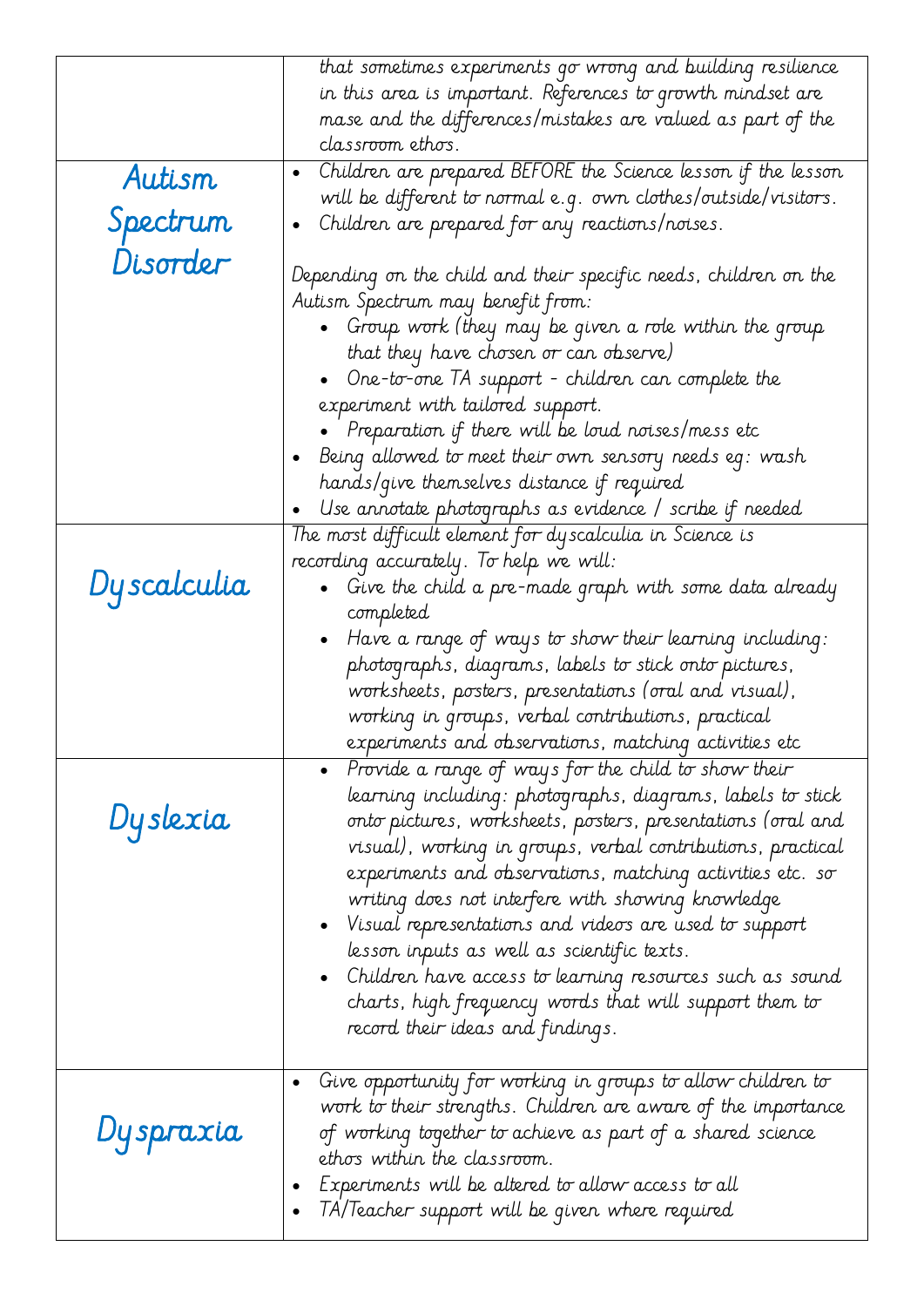| Utilise outdoor space when needed. Children can work on a                                                                   |
|-----------------------------------------------------------------------------------------------------------------------------|
| larger scale or feel more confident in a larger working area.                                                               |
| Provide written and pictorial instructions<br>$\bullet$                                                                     |
| Allow discussion and sharing of ideas to build verbal<br>$\bullet$                                                          |
| skills                                                                                                                      |
| Have group members face the child when sharing<br>$\bullet$                                                                 |
| Where practical activities are taken outside, inputs are<br>$\bullet$                                                       |
| given inside where possible to minimise noise                                                                               |
| interference.                                                                                                               |
| Childs specific seating in class to facilitate learning.<br>$\bullet$                                                       |
| Allow time to complete the experiment s give extra time if                                                                  |
| required                                                                                                                    |
|                                                                                                                             |
|                                                                                                                             |
|                                                                                                                             |
| We will allow for a range of ways for children to<br>$\bullet$                                                              |
| explain an experiment/results including in words,                                                                           |
| pictures, comparisons to real-life situations and                                                                           |
| contextualisation.                                                                                                          |
| We will have a range of ways for children to show their<br>$\bullet$                                                        |
| learning including: photographs, diagrams, labels to stick                                                                  |
| onto pictures, worksheets, posters, presentations (oral                                                                     |
| and visual), working in groups, verbal contributions,                                                                       |
| practical experiments and observations, matching                                                                            |
| activities etc                                                                                                              |
| Visual representations and videos are used to support lesson                                                                |
| inputs as well as scientific texts.                                                                                         |
| We will have a range of ways to show their learning<br>$\bullet$                                                            |
| including: photographs, diagrams, labels to stick onto                                                                      |
| pictures, worksheets, posters, presentations (oral and                                                                      |
| visual), working in groups, verbal contributions,                                                                           |
|                                                                                                                             |
| practical experiments and observations, matching                                                                            |
| activities etc.                                                                                                             |
| Vocabulary cards/mats with visual representations will                                                                      |
| be used to give instructions and to structure the sessions.                                                                 |
| Depending on frequency and severity of tics, some<br>$\bullet$                                                              |
| experiments may need to be adapted to accommodate                                                                           |
| spillage and experiments will be carefully supervised.                                                                      |
| Give opportunity for working in groups to allow children to                                                                 |
| work to their strengths. Children are aware of the importance<br>of working together to achieve as part of a shared science |
| ethos within the classroom.                                                                                                 |
|                                                                                                                             |